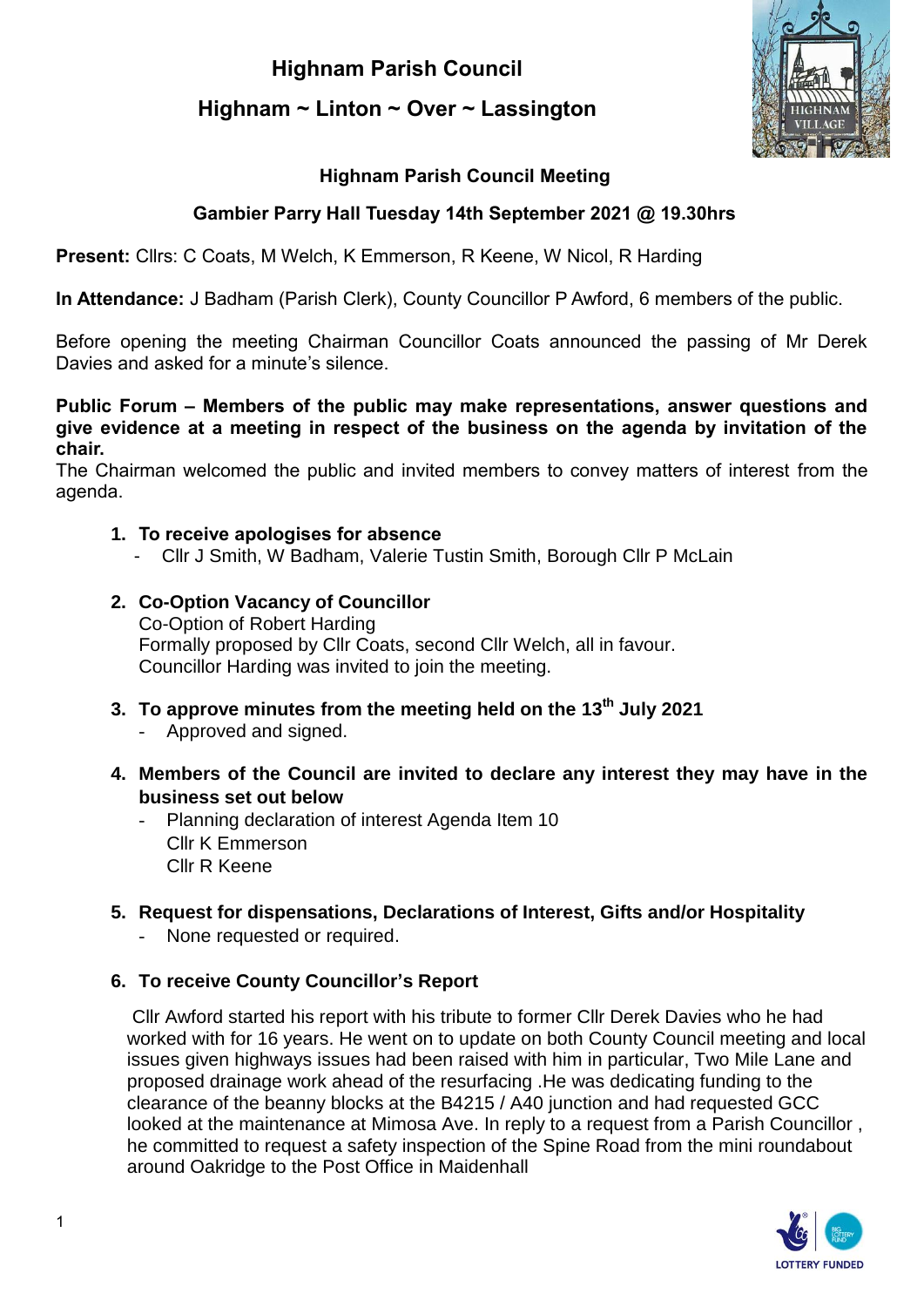# **7. To receive Tewkesbury Borough Council (TBC) Councillors' Report**

- No report received.

### **8. To receive Clerk's Report and Correspondence.**

- **Pollinating Initiative** Newnham Parish Council contacted Clerk to discuss the pollinating patches with the expectation of replicating next season. This has been passed to Councillor Badham to respond to.
- **Tree Inspection** Following a tree inspection instructed by the PCC two Horse Chestnut trees were identified as requiring further inspection. The trees lie on Parish Council leased land. Further inspection has been instructed by the Clerk. Council is required to maintain trees and make arrangements for inspection every 2 years. It was proposed that we liaise with HCCT to determine what are our respective responsibilities are and implement a remedial plan and initiate an appropriate Risk Assessment.
- **PATA Payroll -** PATA Payroll have been to run our payroll. For transparency from the clerk's perspective PATA will calculate payments and produce reports on a monthly basis, **All agreed.**
- **Pension -** The previous clerk opted out of a pension scheme and there was no documentation of a provider registered by HPC. The new Clerk has however registered the Council with NEST.
- **Mower and Strimmer -** The mower and strimmer has been sent away for service in preparation for the Heart Highnam initiative. The strimmer is very old and requires a new motor. A cost of a new strimmer is £249 + VAT. It was agreed to the purchase of a replacement until the Heart of Highnam initiative is up and running.
- **Notice Board -** The two notice boards are being repaired following the weather deteriorating the wood and varnish.
- **Staunton's Hill Tree Planting: Progress had been followed up as some residents** were questioning the types of trees being planted and the delay. Response received no progress and a committee meeting is planned for week commencing 12/09 to discuss.
- **External Auditor -** Some queries had been received from the auditor on last year's accounts. Explanations for variances due to lack of information on the spreadsheet are being provided. This has been time consuming as auditor requested breakdown from 2019/2020. Also identified was discrepancy on the Asset Register list total. 2019 total was added to 2021 however 2020 was less due to play equipment that had been removed by TBC.
- **Maidenhall Grass Maintenance-**It's been noted a grass area in Maidenhall has not been cut. Why this has been missed is currently being investigated.

# **9. Finance**

| Payee                         | Method of Period<br>payment |         | Cost<br>Code | Cost £   |
|-------------------------------|-----------------------------|---------|--------------|----------|
| Mainstream Digital Phone Line | <b>SO</b>                   | Qrt     | 59           | $-0.34$  |
| Salary (June)                 | <b>BAC</b>                  | Monthly | 13           | $-345.6$ |

#### **Regular Payments of Standing Orders or Direct Debits**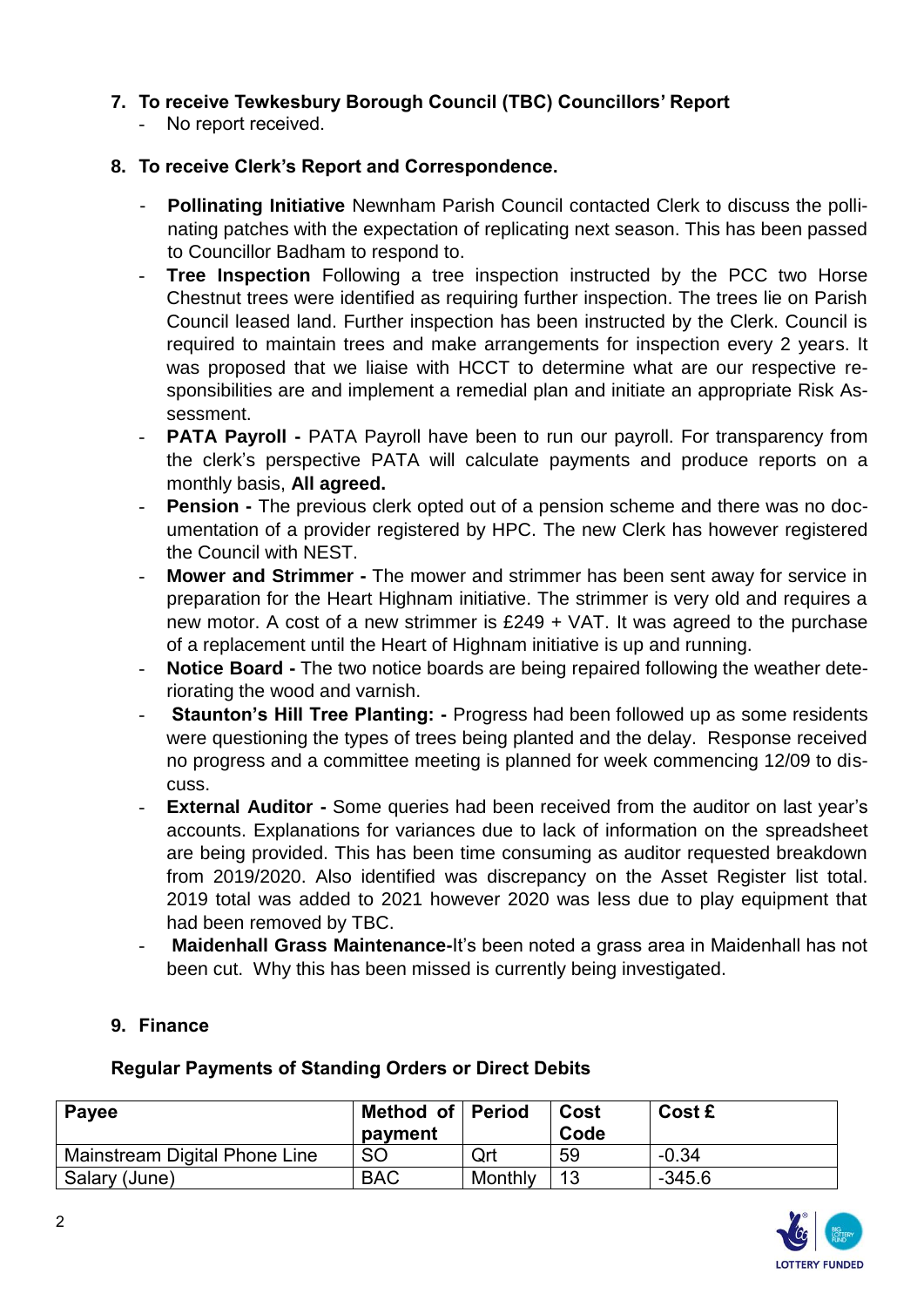| ′ alaryبoal<br>,Julv,                  | ∽<br>Δ<br>טרש | Monthly | $\overline{A}$<br>ັ | $\alpha$<br>'nΔ<br>.ou  |
|----------------------------------------|---------------|---------|---------------------|-------------------------|
| $July)^*$<br><b>Salar</b><br>R٣<br>I V | ~~<br>ov      | Monthly | $\overline{A}$<br>ັ | $\sim$<br>.აბ.ახ<br>-4. |

\*I have approached the previous clerk on this payment. He thought his last working day was July however I confirmed it was June. The payment was requested to be returned.

# **i. Payments for approval July 2021**

| <b>Date</b> | Payee                 | <b>Method</b> | <b>Explanation</b>         | Cost | Cost £    |
|-------------|-----------------------|---------------|----------------------------|------|-----------|
|             |                       |               |                            | Code |           |
| 08/07/2021  | <b>Lucy Grove</b>     | <b>BAC</b>    | <b>Environmental Group</b> | 19   | $-129.38$ |
| 07/07/2021  | John Malukas          | <b>BAC</b>    | One Man Went to Mo         | 28   | $-143.00$ |
| 07/07/2021  | <b>SLCC Training</b>  | <b>BAC</b>    | <b>Clerk</b>               | 62   | $-42.00$  |
| 07/07/2021  | <b>Mark Stock</b>     | <b>BAC</b>    | Maintenance                | 28   | $-182.00$ |
| 07/07/2021  | <b>HCCT</b>           | <b>BAC</b>    | Room Hire                  | 29   | $-36.00$  |
| 08/07/2021  | <b>Adele Beaumont</b> | <b>BAC</b>    | <b>Environmental Group</b> | 19   | $-24.12$  |
| 29/06/2021  | <b>Lucy Grove</b>     | <b>BAC</b>    | <b>Environmental Group</b> | 19   | $-23.34$  |
| 29/06/2021  | Cllr Badham           | <b>BAC</b>    | <b>Bird Boxes</b>          | 19   | $-342.34$ |

ii. The Clerk propose an increase of 3 hours per week to hours of the Clerk due to increased workload.Councillor Coats proposed seconded by Cllr Welch; all in favour.

iii.

Councillor Welch asked if the Clerk had purchased the two screens that were approved from last meeting. **Action Clerk to order.** 

#### **10.To receive and comment on Planning Applications**

| *21/00640/FUL Two storey rear extension                       | 11 Turners   |
|---------------------------------------------------------------|--------------|
| 21/00953/FUL New roof between cattle barn and cladding        | Astmans Farm |
| 20/00766/FUL Change of use of land from park attraction       | Over Farm    |
| 21/1027/CLE Cert of Lawfulness for buildings and land for     | Over Farm    |
| Weddings and events for a continued period excess of 10 years |              |

\*11 Turners Close: Council to Object due to intrusion on other households, would prefer single storey. **Action: Clerk to respond TBC.**

**All other planning applications were supported.**

**11.Neighbourhood Development Plan: Council to support plan in principle and to go for public consultation.**

**5 Councillors approved, 1 against, therefore approved to go for public consultation on 15th and 16th October 2021.** 

#### **12.To Approve Lassington Wood and John's Wood Licence (EWG)**

Licence between TBC and Parish Council regarding the future management plan of the woods.

**Proposed by Cllr Coats, second Cllr Mike Welch All in favour** 

# **13.Propose and Approve Registering Assets of Community Value.**

Council agreed to continue with the administration of registering the assets of community value. Clerk mentioned this would require additional work outside her

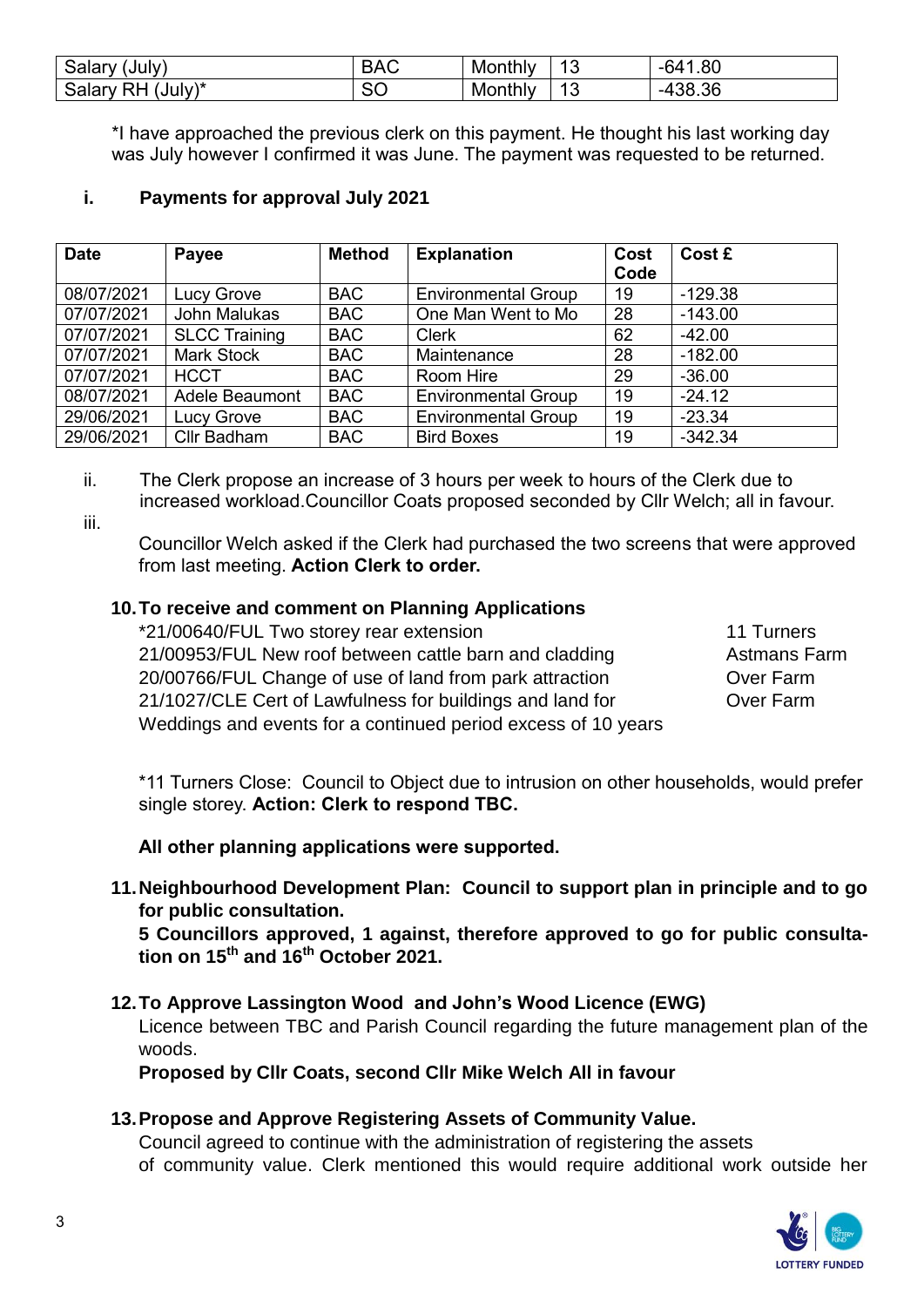normal hours.

# **14.Strategic Review of the Community Halls and Church Complex**

Cllr Coats verbally reported on his view that a comprehensive strategic review of this quarter of the village would be beneficial to ensure these various property assets are used and managed to best effect in the future.

**Action: Cllr Coats to present a Discussion Paper on this for a future meeting of the Council to consider.**

#### **15.Community Governance Review**

Council agreed no changes for Highnam Parish were required and that the review was aimed at larger Parishes. It was agreed Council did not need to respond.

#### **16.Bank Reconciliation July 2021**

| Bank Balance at 1/07/21 44,124.47 | Payments June           | 2,348.18  |
|-----------------------------------|-------------------------|-----------|
| Receipts June                     | <b>Restricted Funds</b> | 23.842.76 |
| Petty Cash £11.90 Stamps          |                         |           |

 **Bank Balance 28/07/21 41,776.29**

#### **Restricted Funds**

Council Reserves 10,000.00 Project Reserves 10,000.00 NDP Reserves 3,747.70 Fun Day Proceeds 95.06 **Total 23,842.76**

# **17.Residual Items**

# **Oakridge Footpath**

- As the contractor is currently on site it was to extend the path to the bus shelter from Brimsome Meadow. The extra cost was £1,716.36. **All in favour.** 

# **Actions from previous minutes**

- Pot holes (Oakridge) to be raised with County Councillor.
- Mixed Waste Bins Cllr Badham waiting for a response from TBC about adding dog waste into general waste. Cllr Badham would like to propose the provision of an additional mixed waste bin at the end of the cycle path towards Over farm.
- It was noted the hedges at the entrance to the Village Halls were obstructing vision when exciting. **Actioned**
- Clerk add to Website the funding available from TBC for Covid isolation. **Actioned.**
- To note publication of Notice of Public Rights. This is for Council to agree dates when the public can view the audited accounts**. Actioned.**
- **Defibrillators requirement and Village Locations**: The football club have agreed in principle to move their defib the outside of their Changing Rooms. HPC to pay the cost of this relocation
- Cllr Coats has spoken **to** the Village Shop and Post Office, and they have agreed in principle that a new defib could be located on the outside of their building. Clerk con-